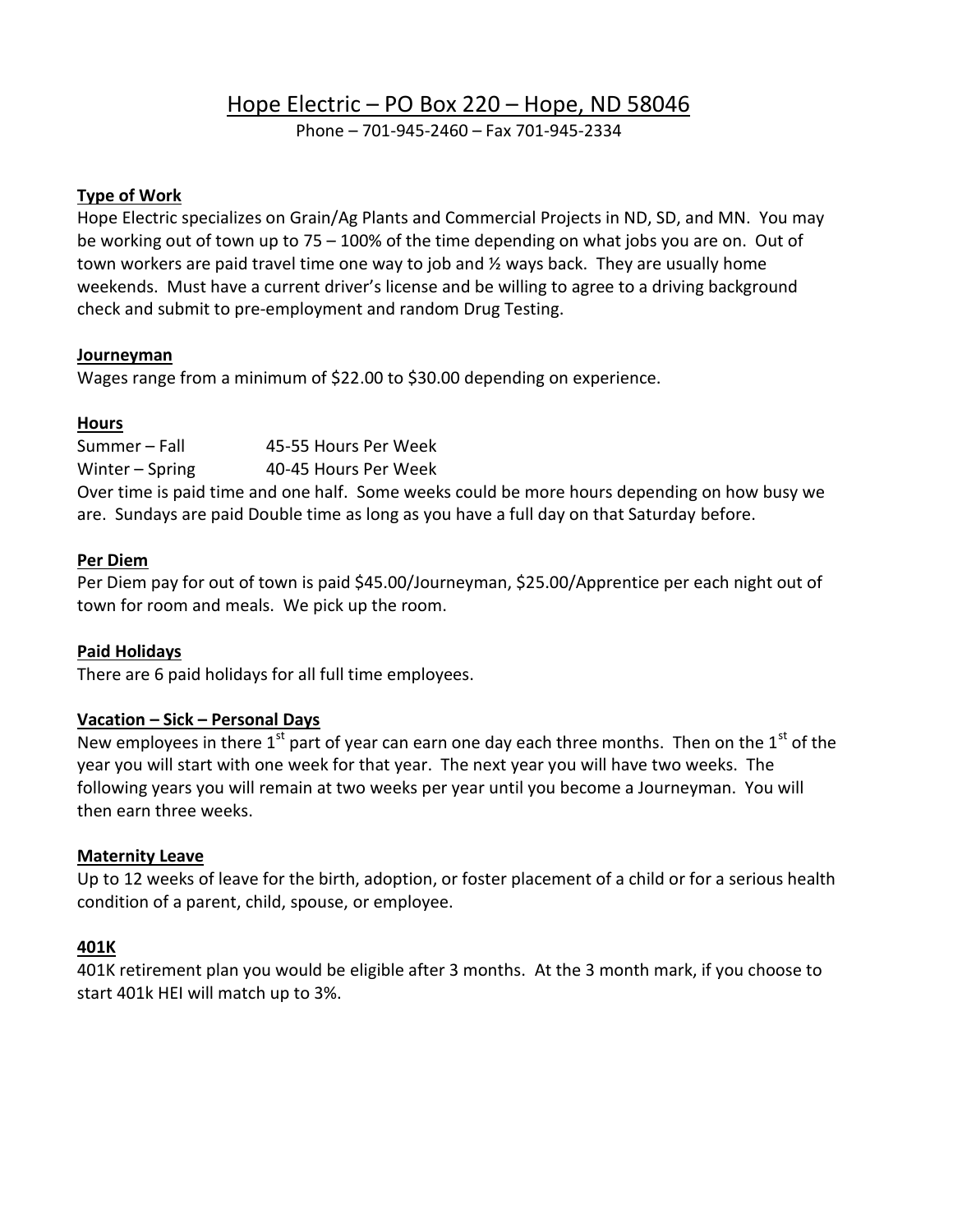## **Health Insurance**

Full-time employees can apply for our group Sanford Health Plan with an effective date the 1<sup>st</sup> of the following month, contact Trina for details.

Below details apply to Sanford 100- 2800 Plus Network plans any upgrade plan costs will be at the employee's expense.

Journeyman we pay 100% of the health insurance if they are accepted to our group plan, any upgrade plan costs will be at the employee's expense.

For new apprentice if you qualify for our Group health plan we start paying 50% premium of a single coverage plan equaling per month. Every year of the plan year the company will pay an additional 10% and continue up to 80% until you get your Journeyman License then we will pay 100%. This applies when you apply for a Family Plan as well, the company will start out paying the equivalent of 50% of a single plan towards your Family Plan premium monthly.

For new Secretary's if you qualify for our Group health plan we start paying 50% premium of a single coverage plan per month. After 1 year we will pay 100% premium of a single coverage plan per month. This applies when you apply for a Family Plan as well, the company will start out paying the equivalent of 50% of a single plan towards your Family Plan premium monthly and at the 1 year mark we will cover equivalent of 100% premium of a single plan towards your Family plan. After 3 years Hope Electric will pay up to 50% of a Family plan cost towards your premiums.

|       | <b>Months</b>     | <b>Hours</b> |         |
|-------|-------------------|--------------|---------|
| Level | <b>Experience</b> | Count        | Rate    |
| 0     | 0                 | 0            | \$16.00 |
| 1     | 6                 | 1000         | \$16.50 |
| 2     | 12                | 2000         | \$17.00 |
| 3     | 18                | 3000         | \$17.50 |
| 4     | 24                | 4000         | \$18.00 |
| 5     | 30                | 5000         | \$18.50 |
| 6     | 36                | 6000         | \$19.00 |
| 7     | 42                | 7000         | \$19.50 |
| 8     | 48                | 8000         | \$20.00 |
|       |                   |              |         |

# **Apprentice Pay Scale**

Each 6 months will count for 1000 hours on the Job. Electrical Tech school will count 6 months for each year of school, 2 year grad will be at 2000 hrs.

After 48 months there is no more scale until you pass your Journeyman's Test and receive your License. Raises will be reviewed every 6 months, on January  $1^{st}$  and July  $1^{st}$ . You would need the hours above or more and be current in the training class with all lessons complete with a passing grade. Raises are not automatic; they are subject to satisfactory progress.

#### **Drug Testing**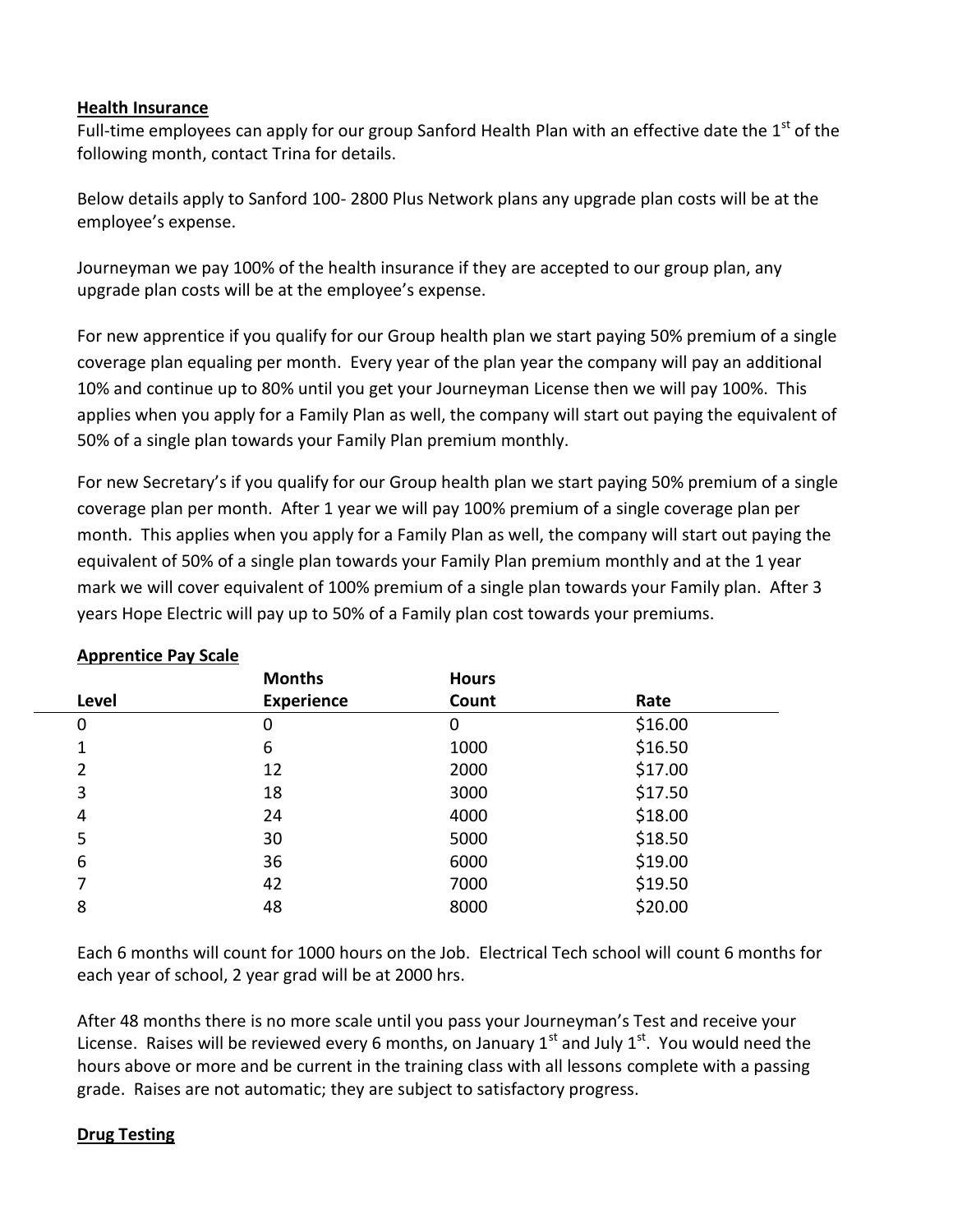ADM sites need a test before you go to site. We have a random drug testing policy, meaning we can pull you for a drug test at any time.

# **Safety**

You will need to read over our safety handbook and watch our safety videos during your newemployee orientation. HEI does weekly tool box talks that need to be turned into Trina each week.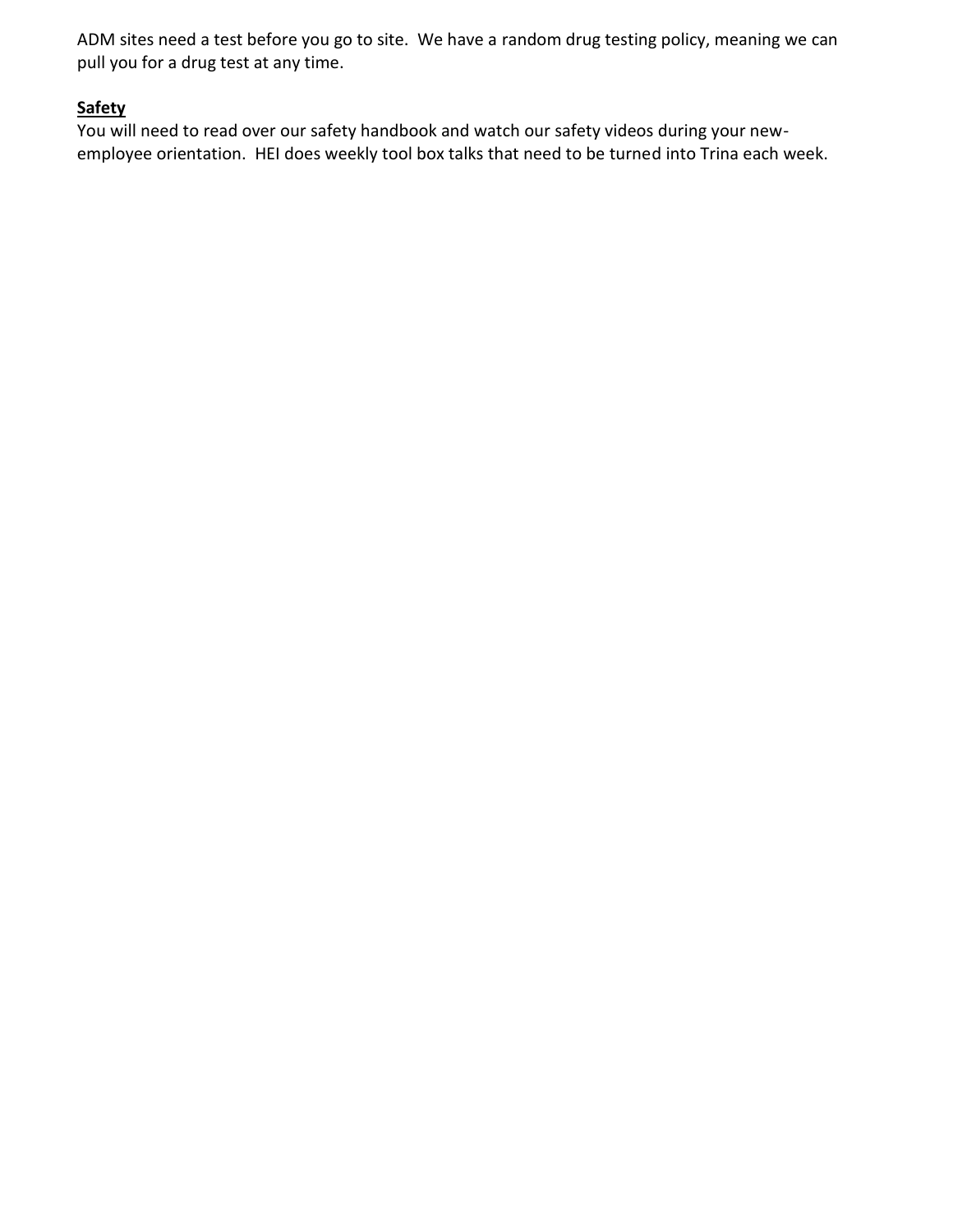# Hope Electric – PO Box 220 – Hope, ND 58046

Phone – 701-945-2460 – Fax 701-945-2334

APPLICATION FOR EMPLOYMENT PRE-EMPLOYEMENT QUESTIONAIRE EQUAL OPPORTUNITY EMPLOYER

# **PERSONAL INFORMATION**

| NAME (LAST NAME FIRST)                                                                                                     |               |             | SOCIAL SECURITY NO.     |  |                 |
|----------------------------------------------------------------------------------------------------------------------------|---------------|-------------|-------------------------|--|-----------------|
| PRESENT ADDRESS                                                                                                            |               | <b>CITY</b> | <b>STATE</b>            |  | <b>ZIP CODE</b> |
| PHONE NO.                                                                                                                  | DATE OF BIRTH |             | <b>REFERRED BY</b>      |  |                 |
| HAVE YOU EVER BEEN CONVICTED OF OR PLEADED NO CONTEST TO A FELONY IN THE PAST 7 YEARS?<br>IF YES, PLEASE EXPLAIN<br>YES NO |               |             |                         |  |                 |
| VALID DRIVER'S LICENSE NO.                                                                                                 |               |             | <b>STATE OF LICENSE</b> |  |                 |

## **EMPLOYMENT DESIRED**

| <b>POSITION</b>                      | DATE YOU CAN START |                                                 | <b>SALARY DESIRED</b> |
|--------------------------------------|--------------------|-------------------------------------------------|-----------------------|
|                                      |                    |                                                 |                       |
| ARE YOU EMPLOYED                     |                    | IF SO, MAY WE INQUIRE OF YOUR PRESENT EMPLOYER? |                       |
| YES<br>NO.                           |                    | YES.<br>NO.                                     |                       |
| EVER APPLIED TO THIS COMPANY BEFORE? |                    | IF YES, WHEN?                                   |                       |
| YES<br>NO.                           |                    |                                                 |                       |

#### **EDUCATION HISTORY**

| NAME & LOCATION OF SCHOOL                | YEARS    | DID YOU   | <b>SUBJECTS</b> |
|------------------------------------------|----------|-----------|-----------------|
|                                          | ATTENDED | GRADUATE? | <b>STUDIED</b>  |
| <b>GRAMMAR SCHOOL</b>                    |          |           |                 |
|                                          |          |           |                 |
| HIGH SCHOOL                              |          |           |                 |
|                                          |          |           |                 |
| <b>COLLEGE</b>                           |          |           |                 |
|                                          |          |           |                 |
| TRADE, BUSINESS OR CORRESPONDENCE SCHOOL |          |           |                 |
|                                          |          |           |                 |

# **GENERAL INFORMATION**

LIST JOB-RELATED SKILLS, LICENSES, TRAINING, HONORS, AWARDS, AND SPECIAL ACCOMPLISHMENTS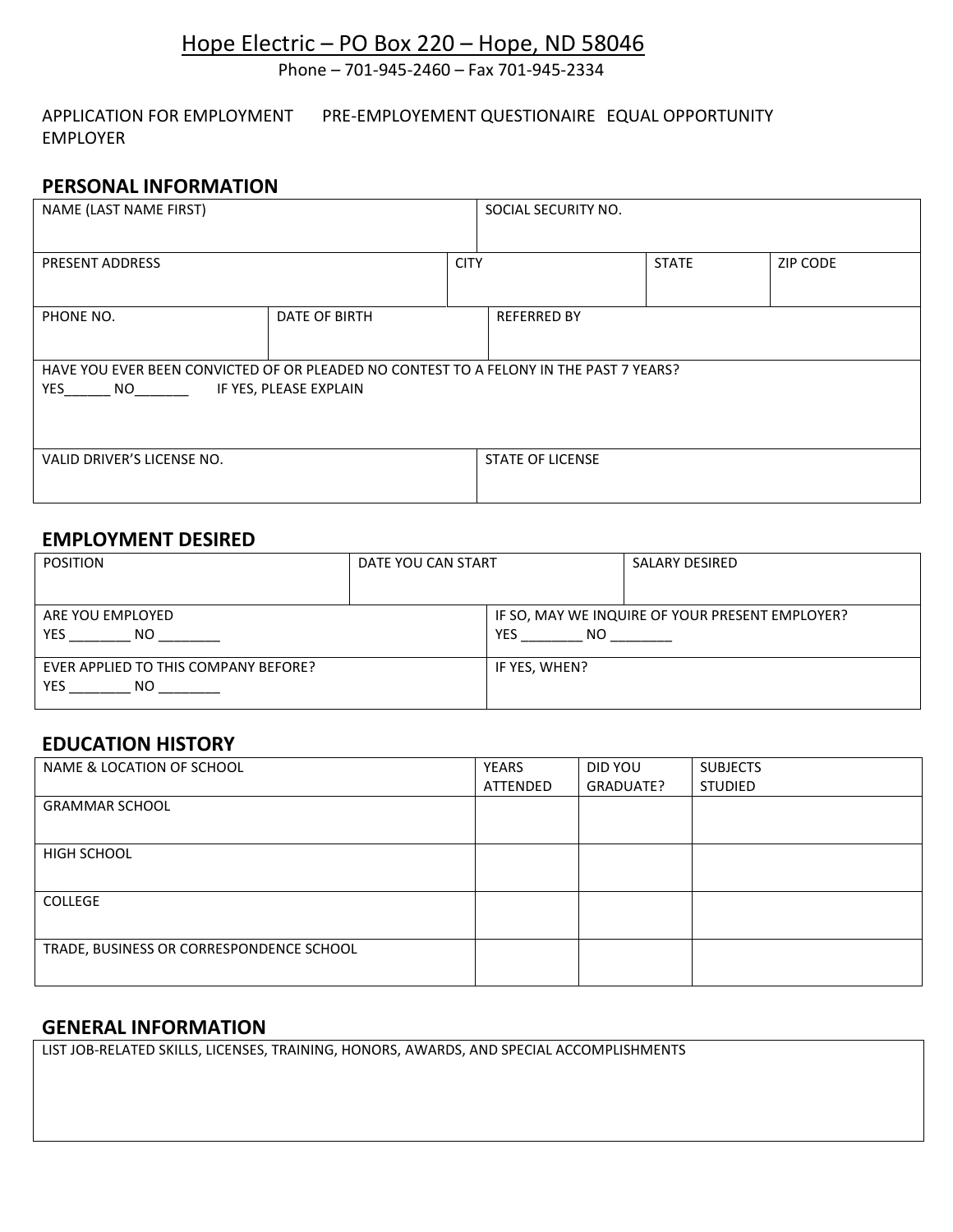# **EMPLOYMENT HISTORY**

(START WITH PRESENT OR LAST POSITION)

| <b>EMPLOYER</b>                                    |                           |  | ADDRESS |                 |  |
|----------------------------------------------------|---------------------------|--|---------|-----------------|--|
|                                                    |                           |  |         |                 |  |
| PHONE NO.<br><b>SUPERVISOR</b>                     |                           |  |         | <b>POSITION</b> |  |
|                                                    |                           |  |         |                 |  |
| HOW LONG EMPLOYED? (MONTH & YEAR)<br><b>DUTIES</b> |                           |  |         |                 |  |
|                                                    |                           |  |         |                 |  |
| SALARY                                             | <b>REASON FOR LEAVING</b> |  |         |                 |  |
|                                                    |                           |  |         |                 |  |

| <b>EMPLOYER</b>                   |                           |               | ADDRESS |  |                 |
|-----------------------------------|---------------------------|---------------|---------|--|-----------------|
| <b>SUPERVISOR</b><br>PHONE NO.    |                           |               |         |  | <b>POSITION</b> |
| HOW LONG EMPLOYED? (MONTH & YEAR) |                           | <b>DUTIES</b> |         |  |                 |
| SALARY                            | <b>REASON FOR LEAVING</b> |               |         |  |                 |

| <b>EMPLOYER</b>                   |                           |               | ADDRESS |                 |  |
|-----------------------------------|---------------------------|---------------|---------|-----------------|--|
|                                   |                           |               |         |                 |  |
| <b>SUPERVISOR</b><br>PHONE NO.    |                           |               |         | <b>POSITION</b> |  |
|                                   |                           |               |         |                 |  |
| HOW LONG EMPLOYED? (MONTH & YEAR) |                           | <b>DUTIES</b> |         |                 |  |
|                                   |                           |               |         |                 |  |
| SALARY                            | <b>REASON FOR LEAVING</b> |               |         |                 |  |
|                                   |                           |               |         |                 |  |

| <b>EMPLOYER</b>                     |  |               | ADDRESS |                 |
|-------------------------------------|--|---------------|---------|-----------------|
| <b>SUPERVISOR</b><br>PHONE NO.      |  |               |         | <b>POSITION</b> |
| HOW LONG EMPLOYED? (MONTH & YEAR)   |  | <b>DUTIES</b> |         |                 |
| SALARY<br><b>REASON FOR LEAVING</b> |  |               |         |                 |